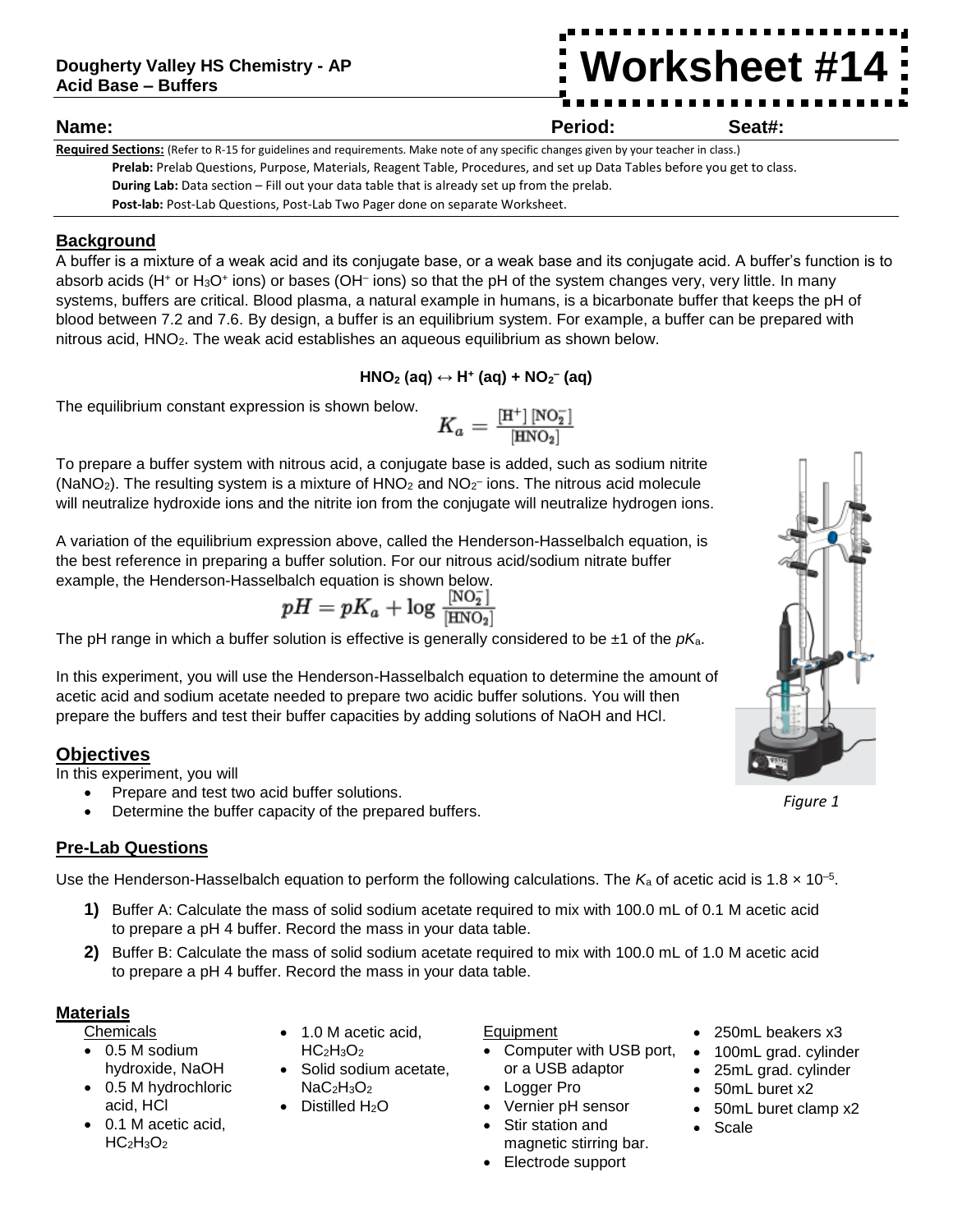## **Procedure**

### **Part I Prepare and Test Buffer Solution A**

- **1)** Obtain and wear goggles.
- **2)** Use your calculations from the Pre-Lab Exercise to prepare 100 mL of Buffer A. Weigh out the precise mass of sodium acetate and dissolve it in 100.0 mL of 0.1 M acetic acid solution.
- **3)** Set up two burets, buret clamps, and Stir Station (see Figure 1). Rinse and fill one buret with 0.5 M NaOH solution. Rinse and fill the second buret with 0.5 M HCl solution.
- **4)** Use a graduated cylinder to measure out **40.0 mL** of the Buffer A solution into a 250 mL beaker and add **60 mL** of distilled water. Place the beaker on a Stir Station, beneath the buret of NaOH, be sure to add stirrer onto pH probe.
- **5)** Connect a pH Sensor to Channel 1 of the Vernier computer interface. Connect the interface to the computer using the proper interface cable. Suspend the pH Sensor in the pH 4 buffer solution, as shown in Figure 1. Make sure that the sensor is not struck by the stirring bar.
- **6)** Start the Logger *Pro* program on your computer. Open the file "19 Buffers" from the *Advanced Chemistry with Vernier* folder.
- **7)** You are now ready to test Buffer A. You will slowly and carefully add 0.5 M NaOH solution to the buffer solution.
	- a. Take an initial pH reading of the buffer solution. Click  $\sqrt{\frac{P \text{ Collect}}{P}}$  and monitor pH for 5–10 seconds. Once the displayed pH reading has stabilized, click  $\mathbf{B}$  Keep In the edit box, type **0** (for 0 mL added). Click  $\frac{X}{X}$  to continue. Record the initial pH value in your data table.
	- b. Add a small amount of the NaOH solution, up to 0.50 mL. When the pH stabilizes click  $\bigcirc$  Keep . Enter the current buret reading. Click  $\frac{\alpha}{\alpha}$  to continue.
	- c. Continue adding the NaOH solution in small increments that raise the pH consistently and enter the buret reading after each increment. Your goal is to raise the pH of the buffer by 2 pH units.
	- d. When the pH of the buffer solution is 2 units greater than the initial reading, continue to add the NaOH solution in small increments until you have reached, and passed, the equivalence point of the titration.
	- e. Click **■** stop
- **8)** Dispose of the reaction mixture as directed. Rinse the pH sensor with distilled water in preparation for the second titration.
- **9)** Repeat Steps 7 and 8, using a fresh 10.0 mL sample of the Buffer A solution. For this second trial, titrate the buffer with 0.5 M HCl solution. Carefully add HCl in small increments until the pH of the solution has been lowered by 2 units. Record, in your data table, the volume of HCl that was used.

#### **Part II Prepare and Test Buffer Solution B**

- **10)** Use your calculations from the Pre-Lab Exercise to prepare 100 mL of Buffer B. Weigh out the mass of sodium acetate and dissolve it in 100.0 mL of 1.0 M acetic acid solution. If necessary, refill the burets of NaOH and HCl solution. **Caution**: *Treat all laboratory chemicals with caution. Prudent laboratory practices should be observed*.
- **11)** Use a graduated cylinder to measure out 10.0 mL of the Buffer B solution and add 15 mL of distilled water. Repeat the necessary steps to test Buffer B in a manner similar to the Part I trials. Print a copy of your graph of the titration using the NaOH solution. Record the volume of HCl that was used to lower the pH of Buffer B by 2 units.